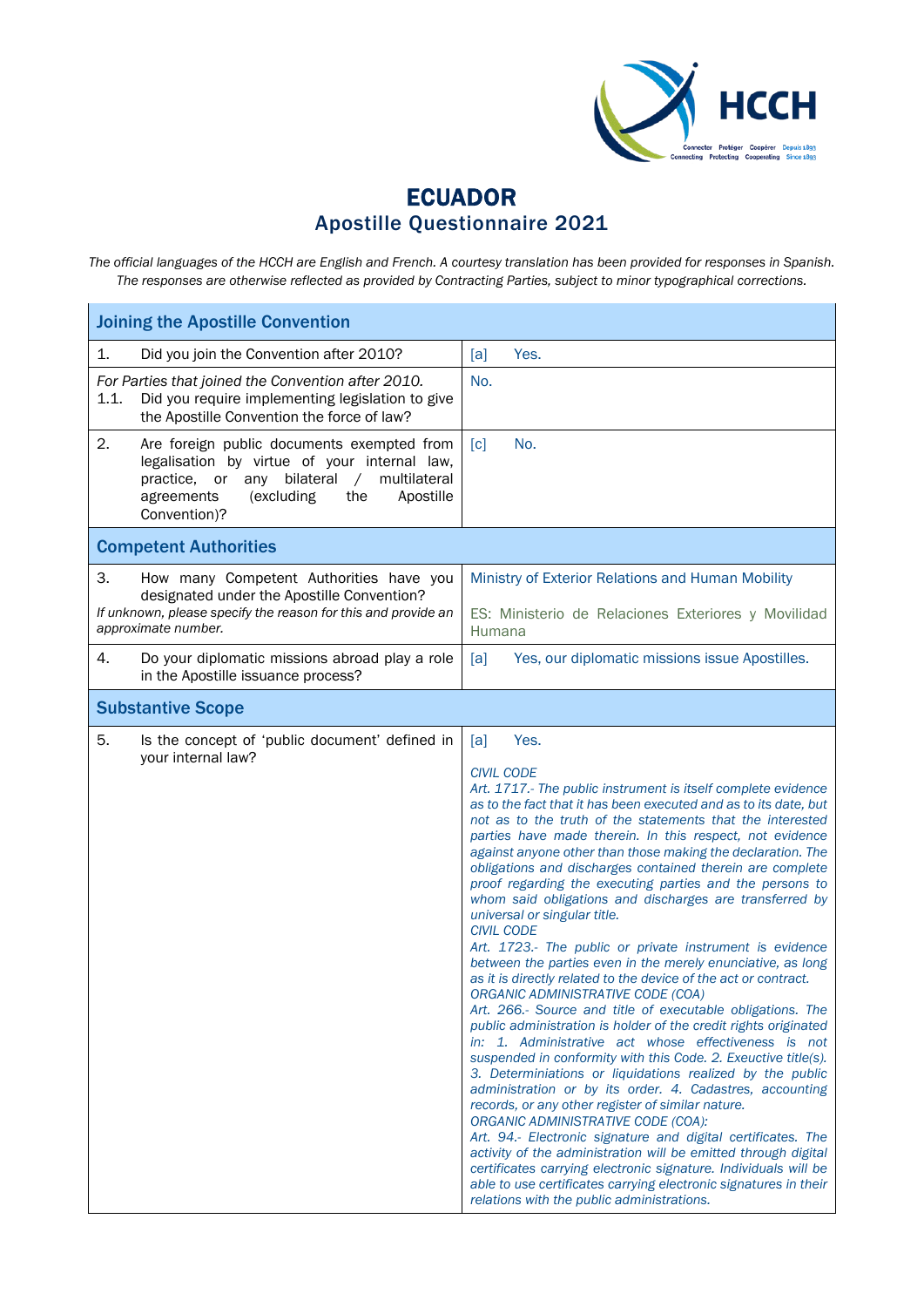|     |                                                                                                                                                                                                                             | GENERAL ORGANIC CODE OF PROCESSES (COGEP)<br>Art. 193.- Documentational proof. Is every private or public<br>document that collects, contains, or represents any fact or<br>declares, constitutes, or incorporates a right. The documents<br>may be apportioned without prejudice to their being<br>presented again when required.                                                                                                                                                                                                                                                                                                                                                                                                                                                                                                                                                                                                                                                                                                                                                                                                                                                                                                                                                                                                                                                                                                                                                                                                                                                                                                                                                                                                                                                                                                                                                                               |  |
|-----|-----------------------------------------------------------------------------------------------------------------------------------------------------------------------------------------------------------------------------|------------------------------------------------------------------------------------------------------------------------------------------------------------------------------------------------------------------------------------------------------------------------------------------------------------------------------------------------------------------------------------------------------------------------------------------------------------------------------------------------------------------------------------------------------------------------------------------------------------------------------------------------------------------------------------------------------------------------------------------------------------------------------------------------------------------------------------------------------------------------------------------------------------------------------------------------------------------------------------------------------------------------------------------------------------------------------------------------------------------------------------------------------------------------------------------------------------------------------------------------------------------------------------------------------------------------------------------------------------------------------------------------------------------------------------------------------------------------------------------------------------------------------------------------------------------------------------------------------------------------------------------------------------------------------------------------------------------------------------------------------------------------------------------------------------------------------------------------------------------------------------------------------------------|--|
|     |                                                                                                                                                                                                                             | <b>ES: CODIGO CIVIL</b><br>Art. 1717.- El instrumento público hace plena fe en cuanto al<br>hecho de haberse otorgado y su fecha, pero no en cuanto a<br>la verdad de las declaraciones que en él hayan hecho los<br>interesados. En esta parte no hace plena fe sino contra los<br>declarantes. Las obligaciones y descargos contenidos en él<br>hacen plena prueba respecto de los otorgantes y de las<br>personas a quienes se transfieran dichas obligaciones y<br>descargos por título universal o singular.<br>CODIGO CIVIL<br>Art. 1723.- El instrumento público o privado hace fe entre las<br>partes aún en lo meramente enunciativo, con tal que tenga<br>relación directa con lo dispositivo del acto o contrato.<br>CÓDIGO ORGÁNICO ADMINISTRATIVO COA<br>Art. 266.-Fuente y título de las obligaciones ejecutables. La<br>administración pública es titular de los derechos de crédito<br>originados en: 1. Acto administrativo cuya eficacia no se<br>encuentra suspendida de conformidad con este Código.<br>2. Título s ejecutivo s. 3. Determinaciones o liquidaciones<br>practicadas por la administración pública o por su orden.<br>4. Catastros, asientos contables y cualquier otro registro de<br>similar naturaleza.<br>CÓDIGO ORGÁNICO ADMINISTRATIVO COA<br>Art. 94.- Firma electrónica y certificados digitales. La<br>actividad de la administración será emitida mediante<br>certificados digitales de firma electrónica. Las personas<br>podrán utilizar certificados de firma electrónica en sus<br>relaciones con las administraciones públicas.<br>CODIGO ORGANICO GENERAL DE PROCESOS, COGEP<br>Art. 193.- Prueba documental. Es todo documento público o<br>privado que recoja, contenga o represente algún hecho o<br>declare, constituya o incorpore un derecho. Se podrán<br>desglosar los documentos sin perjuicio de que se vuelvan a<br>presentar cuando sea requerido. |  |
| 6.  | Have you experienced any difficulties in<br>characterising a 'public document' for the<br>purposes of the Apostille Convention?                                                                                             | No.<br>[b]                                                                                                                                                                                                                                                                                                                                                                                                                                                                                                                                                                                                                                                                                                                                                                                                                                                                                                                                                                                                                                                                                                                                                                                                                                                                                                                                                                                                                                                                                                                                                                                                                                                                                                                                                                                                                                                                                                       |  |
| 7.  | Has the exclusion of 'documents executed by<br>diplomatic or consular agents' (Art. 1(3)(a)) from<br>the scope of the Apostille Convention given rise<br>to any difficulties?                                               | No.<br>[c]                                                                                                                                                                                                                                                                                                                                                                                                                                                                                                                                                                                                                                                                                                                                                                                                                                                                                                                                                                                                                                                                                                                                                                                                                                                                                                                                                                                                                                                                                                                                                                                                                                                                                                                                                                                                                                                                                                       |  |
| 8.  | Do you think this Art. 1(3)(a) exclusion is justified<br>in the context of the modern operation of the<br>Convention?                                                                                                       | Yes.<br>[a]                                                                                                                                                                                                                                                                                                                                                                                                                                                                                                                                                                                                                                                                                                                                                                                                                                                                                                                                                                                                                                                                                                                                                                                                                                                                                                                                                                                                                                                                                                                                                                                                                                                                                                                                                                                                                                                                                                      |  |
| 9.  | Has the exclusion of 'administrative documents<br>dealing directly with commercial or customs<br>operations' (Art. $1(3)(b)$ ) from the scope of the<br>Convention given<br>Apostille<br>rise<br>to<br>any<br>difficulties? | No.<br>[c]                                                                                                                                                                                                                                                                                                                                                                                                                                                                                                                                                                                                                                                                                                                                                                                                                                                                                                                                                                                                                                                                                                                                                                                                                                                                                                                                                                                                                                                                                                                                                                                                                                                                                                                                                                                                                                                                                                       |  |
| 10. | Do you think this Art. 1(3)(b) exclusion is justified<br>in the context of the modern operation of the<br>Convention?                                                                                                       | Yes.<br>[a]                                                                                                                                                                                                                                                                                                                                                                                                                                                                                                                                                                                                                                                                                                                                                                                                                                                                                                                                                                                                                                                                                                                                                                                                                                                                                                                                                                                                                                                                                                                                                                                                                                                                                                                                                                                                                                                                                                      |  |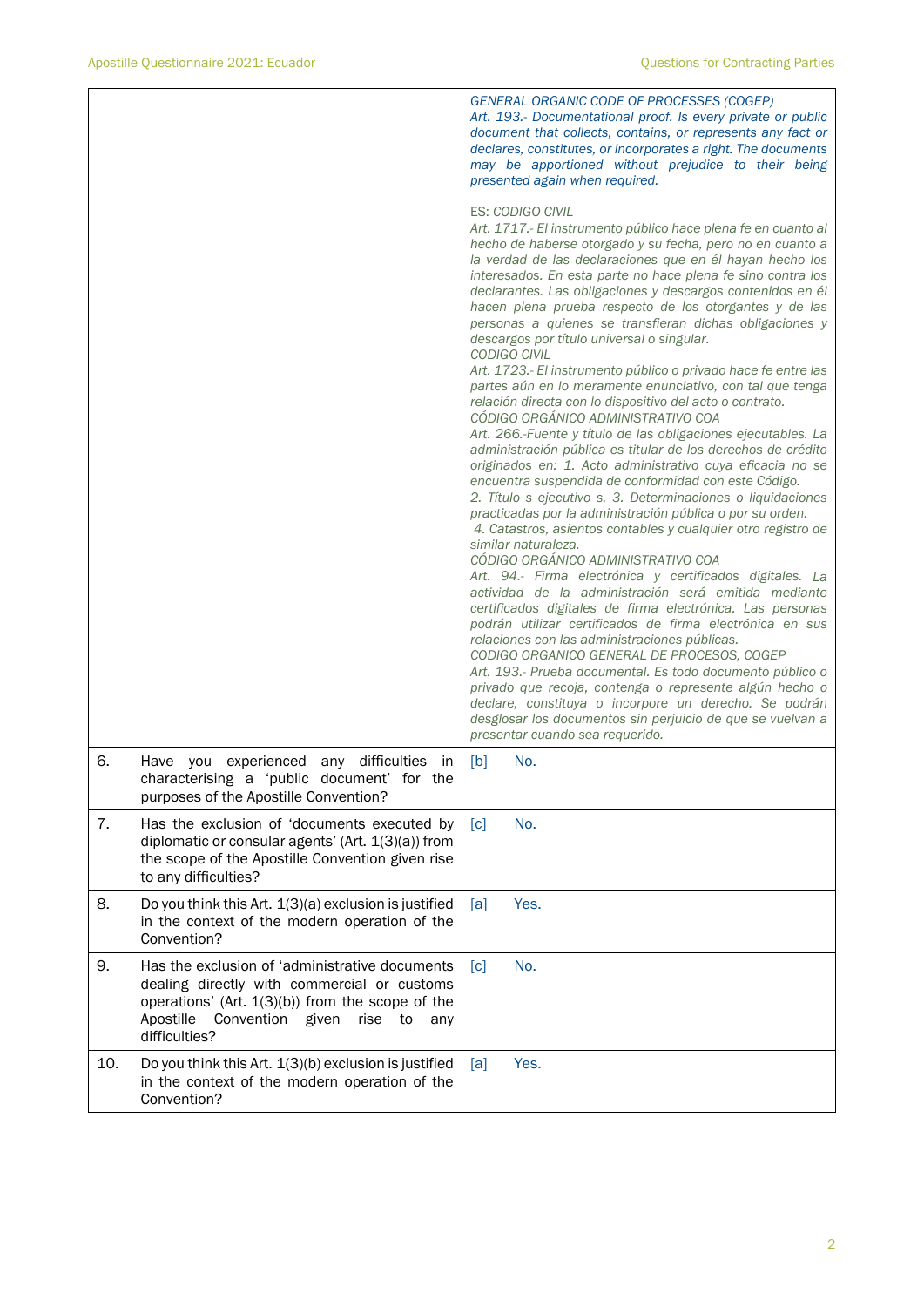| 11.                                                            | Do you issue (outgoing) or accept (incoming)                                                                                                                                                                                               |                                                                                                                | Issue                                                                                                                                                                                                                                                                                           | Accept               |   |  |
|----------------------------------------------------------------|--------------------------------------------------------------------------------------------------------------------------------------------------------------------------------------------------------------------------------------------|----------------------------------------------------------------------------------------------------------------|-------------------------------------------------------------------------------------------------------------------------------------------------------------------------------------------------------------------------------------------------------------------------------------------------|----------------------|---|--|
| Apostilles for any of the following categories of<br>document? | Certificates of origin                                                                                                                                                                                                                     | X                                                                                                              | X                                                                                                                                                                                                                                                                                               |                      |   |  |
|                                                                |                                                                                                                                                                                                                                            |                                                                                                                | X                                                                                                                                                                                                                                                                                               | X                    |   |  |
|                                                                |                                                                                                                                                                                                                                            |                                                                                                                | $\mathsf{X}$                                                                                                                                                                                                                                                                                    | X                    |   |  |
|                                                                |                                                                                                                                                                                                                                            |                                                                                                                | Health and safety certificates<br>issued by the relevant<br>government authorities or<br>agencies                                                                                                                                                                                               | X                    | X |  |
|                                                                |                                                                                                                                                                                                                                            |                                                                                                                | Certificates of products<br>registration                                                                                                                                                                                                                                                        | X                    | X |  |
|                                                                |                                                                                                                                                                                                                                            |                                                                                                                | Certificates of conformity                                                                                                                                                                                                                                                                      |                      |   |  |
|                                                                |                                                                                                                                                                                                                                            |                                                                                                                | End user certificates<br>(i.e. documents certifying that the<br>buyer is the end user of acquired<br>goods)                                                                                                                                                                                     | X                    | X |  |
|                                                                |                                                                                                                                                                                                                                            |                                                                                                                | Commercial invoices                                                                                                                                                                                                                                                                             | X                    | X |  |
|                                                                | <b>Apostille Process</b>                                                                                                                                                                                                                   |                                                                                                                |                                                                                                                                                                                                                                                                                                 |                      |   |  |
|                                                                | <b>Certification of Public Documents</b>                                                                                                                                                                                                   |                                                                                                                |                                                                                                                                                                                                                                                                                                 |                      |   |  |
| 12.                                                            | Do any of your public documents require some<br>other intermediate certification<br>before the<br>issuance of an Apostille?                                                                                                                | [b]<br>upon the public document.                                                                               | No, an intermediate certification is not required<br>for any public document; Apostilles are issued directly                                                                                                                                                                                    |                      |   |  |
|                                                                | <b>Requesting an Apostille (Outgoing)</b>                                                                                                                                                                                                  |                                                                                                                |                                                                                                                                                                                                                                                                                                 |                      |   |  |
| 13.                                                            | How can an Apostille be requested?                                                                                                                                                                                                         | [a]<br>In person.                                                                                              |                                                                                                                                                                                                                                                                                                 |                      | X |  |
|                                                                |                                                                                                                                                                                                                                            | [b]<br>By post.                                                                                                |                                                                                                                                                                                                                                                                                                 |                      |   |  |
|                                                                |                                                                                                                                                                                                                                            | By email.<br>[c]                                                                                               |                                                                                                                                                                                                                                                                                                 |                      |   |  |
|                                                                |                                                                                                                                                                                                                                            | $\lceil d \rceil$                                                                                              | Through a website.                                                                                                                                                                                                                                                                              |                      |   |  |
|                                                                |                                                                                                                                                                                                                                            | Other.<br>[e]                                                                                                  |                                                                                                                                                                                                                                                                                                 |                      |   |  |
| 14.                                                            | When issuing an Apostille, do you enquire about<br>the State of destination?                                                                                                                                                               | [b]                                                                                                            | Yes, the enquiry is made orally.                                                                                                                                                                                                                                                                |                      |   |  |
| 15.                                                            | How long does it take for an Apostille to be<br>issued?                                                                                                                                                                                    | Other requests<br>In-person request<br>(from the time of<br>(paper Apostille)<br>receipt) (paper<br>Apostille) |                                                                                                                                                                                                                                                                                                 | e-Apostille requests |   |  |
|                                                                |                                                                                                                                                                                                                                            | On the spot                                                                                                    |                                                                                                                                                                                                                                                                                                 |                      |   |  |
| 16.                                                            | Does your Competent Authority impose a fee for<br>issuing an Apostille?                                                                                                                                                                    | [a]<br>100%.<br>discapacidad 100%.                                                                             | Yes, a single price for all Apostilles.<br>The price per Apostille is \$ 20 (USD) and certain exemptions<br>are applied; seniors 50% and individuals with disability<br>ES: El valor por apostilla es de veinte dólares americanos y<br>se aplica exoneraciones; Tercera edad 50% y persona con |                      |   |  |
|                                                                | <b>Issuing an Apostille (Outgoing)</b>                                                                                                                                                                                                     |                                                                                                                |                                                                                                                                                                                                                                                                                                 |                      |   |  |
| 17.                                                            | How is the origin of a public document verified<br>for the purpose of issuing an Apostille (i.e.<br>verification of the authenticity of the signature,<br>the capacity of the signer, and the identity of the<br>seal / stamp (Art. 5(2))? | [a]<br>$\left[\text{iii}\right]$<br>seals / stamps.                                                            | Single Competent Authority.<br>An electronic database of sample signatures /                                                                                                                                                                                                                    |                      |   |  |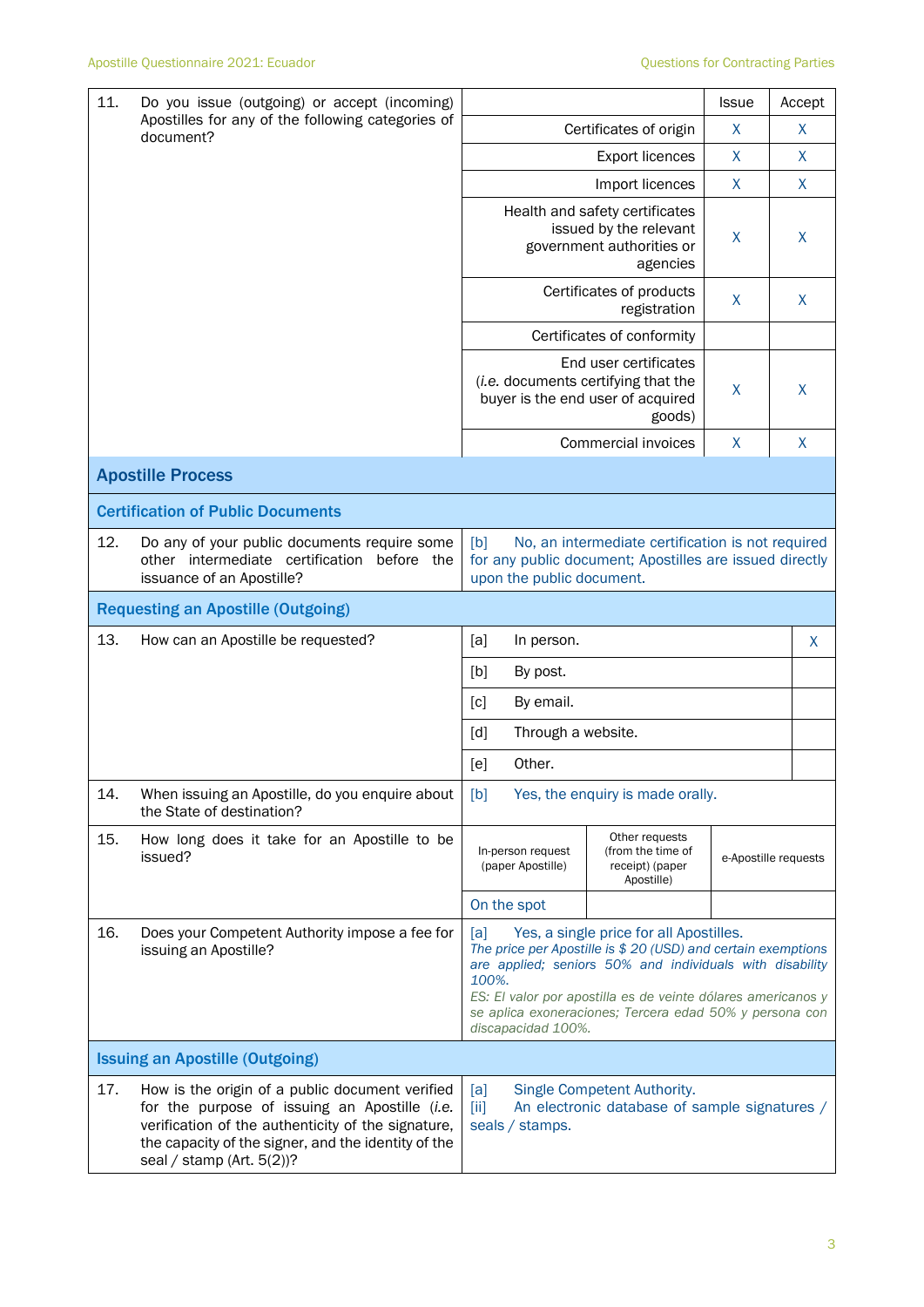| 18. | How does a Competent Authority address<br>situations where it is unable to verify the origin<br>of the public document?                                                      | The Competent Authority will contact the issuing<br>[a]<br>authority to confirm authenticity, issue the Apostille,<br>and then add the new signature, stamp or seal to the<br>database.                                                     |
|-----|------------------------------------------------------------------------------------------------------------------------------------------------------------------------------|---------------------------------------------------------------------------------------------------------------------------------------------------------------------------------------------------------------------------------------------|
| 19. | In what language(s) are the 10 standard items<br>of your Apostilles available?                                                                                               | [a]<br>In one language.<br>Spanish<br>ES: Español                                                                                                                                                                                           |
| 20. | In what language(s) are the blank fields of your<br>Apostilles filled in?                                                                                                    | [a]<br>In one language.<br>Spanish<br>ES: Español                                                                                                                                                                                           |
| 21. | How are the blank fields of your Apostilles filled<br>in?                                                                                                                    | [b]<br>Using computer software.<br>Esigex system with exclusive use by the Ministry of External<br><b>Relations and Human Mobility</b><br>ES: Sistema Esigex de uso exclusivo del Ministerio de<br>Relaciones Exteriores y Movilidad Humana |
|     | <b>Apostille Registers</b>                                                                                                                                                   |                                                                                                                                                                                                                                             |
| 22. | How is your Apostille register, required by<br>Article 7, maintained?                                                                                                        | Single Competent Authority.<br>[a]<br>Paper form.<br>$\left[\right]$                                                                                                                                                                        |
| 23. | What particulars are contained in your Apostille<br>register?                                                                                                                | [a]<br>Number and date of the Apostille<br>X<br>(required).                                                                                                                                                                                 |
|     |                                                                                                                                                                              | Name and capacity of the person signing<br>[b]<br>the document and $/$ or the name of<br>X<br>authority whose seal or stamp is affixed<br>(required).                                                                                       |
|     |                                                                                                                                                                              | [c]<br>Name and / or type of underlying<br>document.                                                                                                                                                                                        |
|     |                                                                                                                                                                              | [d]<br>Description of the contents of underlying<br>document.                                                                                                                                                                               |
|     |                                                                                                                                                                              | [e]<br>Name of the applicant.                                                                                                                                                                                                               |
|     |                                                                                                                                                                              | $[f]$<br>State of destination.                                                                                                                                                                                                              |
|     |                                                                                                                                                                              | Copy of the Apostille.<br>[g]                                                                                                                                                                                                               |
|     |                                                                                                                                                                              | [h]<br>Copy of the underlying document.                                                                                                                                                                                                     |
|     |                                                                                                                                                                              | Other.<br>$[1]$                                                                                                                                                                                                                             |
| 24. | Is there a limit to how long records can be<br>retained on the Apostille register?                                                                                           | No.<br>[d]                                                                                                                                                                                                                                  |
| 25. | If your register is not publicly accessible, how<br>frequently do your Competent Authorities<br>receive requests to verify an Apostille they have<br>issued in the register? | [b]<br>Once per year.                                                                                                                                                                                                                       |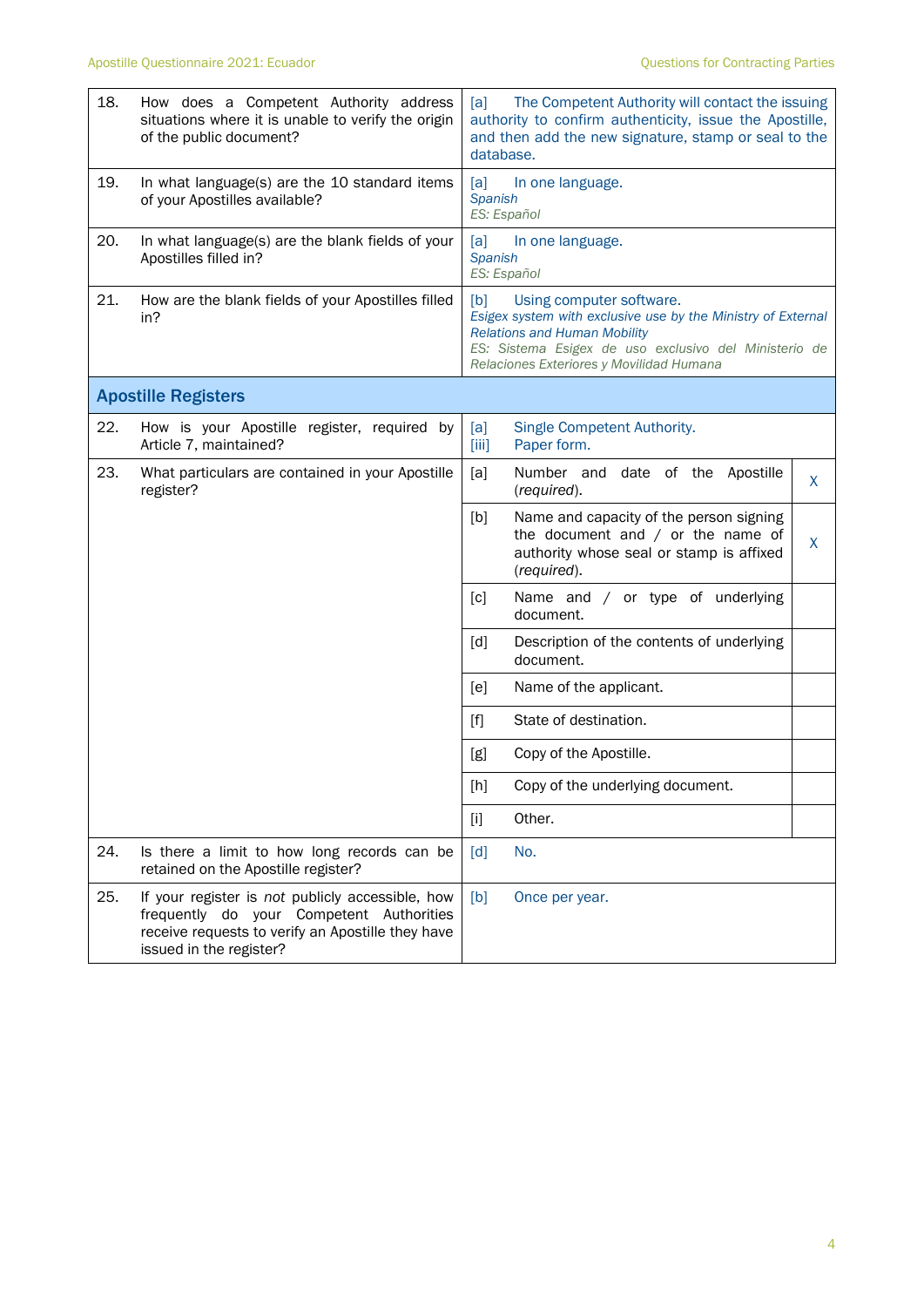|     | <b>Technology &amp; the e-APP</b>                                                                                                                                                              |                   |                                                                                                                                                                                                                                                                                                                                                                                                                                                                                                                                                                                                                                                                                                  |   |
|-----|------------------------------------------------------------------------------------------------------------------------------------------------------------------------------------------------|-------------------|--------------------------------------------------------------------------------------------------------------------------------------------------------------------------------------------------------------------------------------------------------------------------------------------------------------------------------------------------------------------------------------------------------------------------------------------------------------------------------------------------------------------------------------------------------------------------------------------------------------------------------------------------------------------------------------------------|---|
| 26. | Under your internal law, do you recognise<br>electronic / digital signatures as functionally<br>equivalent to handwritten signatures (i.e. can a<br>public document be signed electronically)? | [a]<br>oct.-2018. | Yes.<br>Law for the Optimisation and Efficiency of Administrative<br>Formalities or Official Supplementary Registry 353 of 23<br>October 2018.<br>Law of electronic commerce, electronic signatures, and data<br>messages (Law No. 2002-67) National Congress.<br>Executive Decree No. 981, of the Constitutional President of<br>the Republic of Ecuador.<br>ES: Ley para la Optimización y Eficiencia de Trámites<br>Administrativos Ley o Registro Oficial Suplemento 353 de 23-<br>Ley de comercio electrónico, firmas electrónicas y mensajes<br>de datos (Ley No. 2002-67) Congreso Nacional.<br>Decreto ejecutivo Nro. 981, del Presidente Constitucional de<br>la República del Ecuador. |   |
| 27. | Under your internal law, are public documents<br>executed, or able to be executed, in electronic<br>form (whether or not they are to be used abroad<br>under the Convention)?                  | [a]               | Yes.                                                                                                                                                                                                                                                                                                                                                                                                                                                                                                                                                                                                                                                                                             |   |
|     | For Parties that answered yes to Q27.<br>27.1. What categories of public documents are                                                                                                         | [a]               | All public documents.                                                                                                                                                                                                                                                                                                                                                                                                                                                                                                                                                                                                                                                                            |   |
|     | executed, or able to be executed, in electronic<br>form (whether or not they are to be used abroad<br>under the Convention)?                                                                   | [b]               | Civil status documents (e.g. birth, death<br>and<br>marriage<br>certificates)<br>and<br>certificates of non-impediment.                                                                                                                                                                                                                                                                                                                                                                                                                                                                                                                                                                          | X |
|     |                                                                                                                                                                                                | $\lceil c \rceil$ | administrative<br>documents<br>Other<br>(including decisions from administrative<br>tribunals or decision-making bodies).                                                                                                                                                                                                                                                                                                                                                                                                                                                                                                                                                                        |   |
|     |                                                                                                                                                                                                | [d]               | Extracts from commercial registers and<br>other registers.                                                                                                                                                                                                                                                                                                                                                                                                                                                                                                                                                                                                                                       |   |
|     |                                                                                                                                                                                                | [e]               | Notarial authentications of signatures.                                                                                                                                                                                                                                                                                                                                                                                                                                                                                                                                                                                                                                                          |   |
|     |                                                                                                                                                                                                | $[f]$             | Other notarial acts.                                                                                                                                                                                                                                                                                                                                                                                                                                                                                                                                                                                                                                                                             |   |
|     |                                                                                                                                                                                                | [g]               | other<br>education<br>Diplomas<br>and<br>documents.                                                                                                                                                                                                                                                                                                                                                                                                                                                                                                                                                                                                                                              |   |
|     |                                                                                                                                                                                                | [h]               | Court documents, including judgments.                                                                                                                                                                                                                                                                                                                                                                                                                                                                                                                                                                                                                                                            |   |
|     |                                                                                                                                                                                                | $[1]$             | Patents or other documents pertaining to<br>intellectual property rights.                                                                                                                                                                                                                                                                                                                                                                                                                                                                                                                                                                                                                        |   |
|     |                                                                                                                                                                                                | [j]               | Documents relating to adoptions.                                                                                                                                                                                                                                                                                                                                                                                                                                                                                                                                                                                                                                                                 |   |
|     |                                                                                                                                                                                                | [k]               | Translations.                                                                                                                                                                                                                                                                                                                                                                                                                                                                                                                                                                                                                                                                                    |   |
|     |                                                                                                                                                                                                | $[1]$             | Medical or health certificates.                                                                                                                                                                                                                                                                                                                                                                                                                                                                                                                                                                                                                                                                  |   |
|     |                                                                                                                                                                                                | $\lceil m \rceil$ | Criminal records.                                                                                                                                                                                                                                                                                                                                                                                                                                                                                                                                                                                                                                                                                | X |
|     |                                                                                                                                                                                                | [n]               | Import or export licences.                                                                                                                                                                                                                                                                                                                                                                                                                                                                                                                                                                                                                                                                       |   |
|     |                                                                                                                                                                                                | [0]               | Certificates of origin.                                                                                                                                                                                                                                                                                                                                                                                                                                                                                                                                                                                                                                                                          |   |
|     |                                                                                                                                                                                                | [p]               | Certificates of conformity.                                                                                                                                                                                                                                                                                                                                                                                                                                                                                                                                                                                                                                                                      |   |
|     |                                                                                                                                                                                                | [q]               | Other.                                                                                                                                                                                                                                                                                                                                                                                                                                                                                                                                                                                                                                                                                           |   |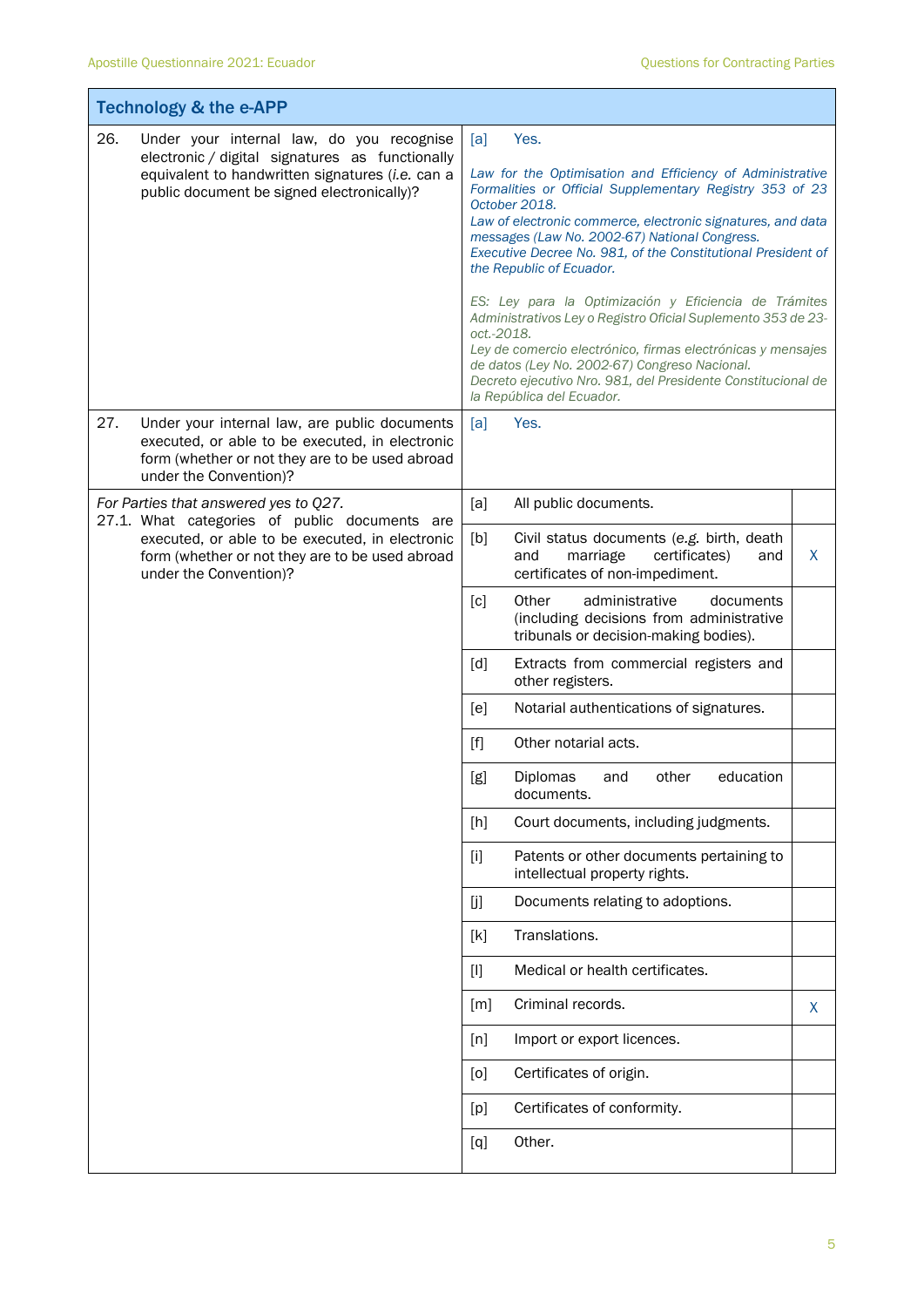| For Parties that answered yes to Q27.<br>27.2. Approximately what percentage of your public<br>documents are originally executed in electronic<br>form (whether or not they are to be used abroad |                                                                                                                                                                 | 15% of public documents are originally executed in<br>electronic form.<br>ES: 15% de documentos públicos se expiden                                                                                                                                                                 |                                                                                                                                                                                                                                                                                        |   |  |
|---------------------------------------------------------------------------------------------------------------------------------------------------------------------------------------------------|-----------------------------------------------------------------------------------------------------------------------------------------------------------------|-------------------------------------------------------------------------------------------------------------------------------------------------------------------------------------------------------------------------------------------------------------------------------------|----------------------------------------------------------------------------------------------------------------------------------------------------------------------------------------------------------------------------------------------------------------------------------------|---|--|
|                                                                                                                                                                                                   | under the Convention)?                                                                                                                                          |                                                                                                                                                                                                                                                                                     | originalmente en formato electrónico.                                                                                                                                                                                                                                                  |   |  |
| 28.                                                                                                                                                                                               | Do you issue e-Apostilles?                                                                                                                                      | [b]<br>$[1]$                                                                                                                                                                                                                                                                        | No.<br>We are studying the use of e-Apostilles and plan<br>to implement the e-Apostille component.                                                                                                                                                                                     |   |  |
|                                                                                                                                                                                                   |                                                                                                                                                                 | The implementation of the e-Apostilles is planned, and we are<br>working on the definitions in order to emit manual and<br>electronic documents. The country is<br>implementing<br>interoperability between the databases between the<br>Institutions of the Organism of the State. |                                                                                                                                                                                                                                                                                        |   |  |
|                                                                                                                                                                                                   |                                                                                                                                                                 |                                                                                                                                                                                                                                                                                     | ES: Se tiene planificado la implementación de la Apostillas-e,<br>se está trabajando en las definiciones para emitir<br>documentos manuales y electrónicos. El país está realizando<br>interoperabilidad entre las bases de datos entre las<br>Instituciones del Organismo del Estado. |   |  |
|                                                                                                                                                                                                   | For Parties that answered no to Q28.                                                                                                                            | [a]                                                                                                                                                                                                                                                                                 | Internal law limitations.                                                                                                                                                                                                                                                              |   |  |
|                                                                                                                                                                                                   | 28.1. What challenges are you facing that may prevent<br>you from implementing the e-Apostille?                                                                 | [b]                                                                                                                                                                                                                                                                                 | Judicial or administrative structure.                                                                                                                                                                                                                                                  |   |  |
|                                                                                                                                                                                                   |                                                                                                                                                                 | [c]                                                                                                                                                                                                                                                                                 | Implementation challenges (e.g. lack of<br>resources, lack of infrastructure).                                                                                                                                                                                                         | X |  |
|                                                                                                                                                                                                   |                                                                                                                                                                 | [d]                                                                                                                                                                                                                                                                                 | Cost.                                                                                                                                                                                                                                                                                  |   |  |
|                                                                                                                                                                                                   |                                                                                                                                                                 | [e]                                                                                                                                                                                                                                                                                 | System interoperability / compatibility.                                                                                                                                                                                                                                               | X |  |
|                                                                                                                                                                                                   |                                                                                                                                                                 | $[f]$                                                                                                                                                                                                                                                                               | Security concerns.                                                                                                                                                                                                                                                                     |   |  |
|                                                                                                                                                                                                   |                                                                                                                                                                 | [g]                                                                                                                                                                                                                                                                                 | Other.                                                                                                                                                                                                                                                                                 |   |  |
|                                                                                                                                                                                                   | For Parties that answered no to Q28.<br>28.2. How do you issue an Apostille for a public<br>document executed in electronic form?                               | [b]                                                                                                                                                                                                                                                                                 | By paper Apostille, attached to a hard copy of the<br>electronic public document.                                                                                                                                                                                                      |   |  |
| 29.                                                                                                                                                                                               | Are your authorities<br>equipped to<br>accept<br>incoming e-Apostilles?                                                                                         | [a]                                                                                                                                                                                                                                                                                 | Yes, all e-Apostilles can be processed.                                                                                                                                                                                                                                                |   |  |
| 30.                                                                                                                                                                                               | Do you maintain an e-Register?                                                                                                                                  | [a]                                                                                                                                                                                                                                                                                 | Yes.                                                                                                                                                                                                                                                                                   |   |  |
|                                                                                                                                                                                                   | For Parties that answered yes to Q30.<br>30.2. What technology is used to maintain your<br>e-Register?                                                          | [a]                                                                                                                                                                                                                                                                                 | A government-built platform.                                                                                                                                                                                                                                                           |   |  |
| 31.                                                                                                                                                                                               | Have you been in contact with other Competent<br>Authorities that operate an e-APP component<br>and exchanged information and / or relevant<br>experience?      | [a]                                                                                                                                                                                                                                                                                 | Yes.<br>Republic of Colombia<br><b>Republic of Chile</b><br>ES: República de Colombia<br>República de Chile                                                                                                                                                                            |   |  |
| <b>Issues with Apostilles</b>                                                                                                                                                                     |                                                                                                                                                                 |                                                                                                                                                                                                                                                                                     |                                                                                                                                                                                                                                                                                        |   |  |
| 32.                                                                                                                                                                                               | Has an Apostille <i>issued</i> by your Competent<br>Authority ever been refused by the authorities of<br>another Contracting Party on the following<br>grounds: | [a]                                                                                                                                                                                                                                                                                 | Form requirements (e.g. square-shaped,<br>sides of at least nine centimetres, border,<br>ink, etc).                                                                                                                                                                                    |   |  |
|                                                                                                                                                                                                   |                                                                                                                                                                 | [b]                                                                                                                                                                                                                                                                                 | The manner in which the Apostille was<br>affixed / attached<br>underlying<br>to<br>the<br>document.                                                                                                                                                                                    |   |  |
|                                                                                                                                                                                                   |                                                                                                                                                                 | [c]                                                                                                                                                                                                                                                                                 | The Apostille was not signed.                                                                                                                                                                                                                                                          |   |  |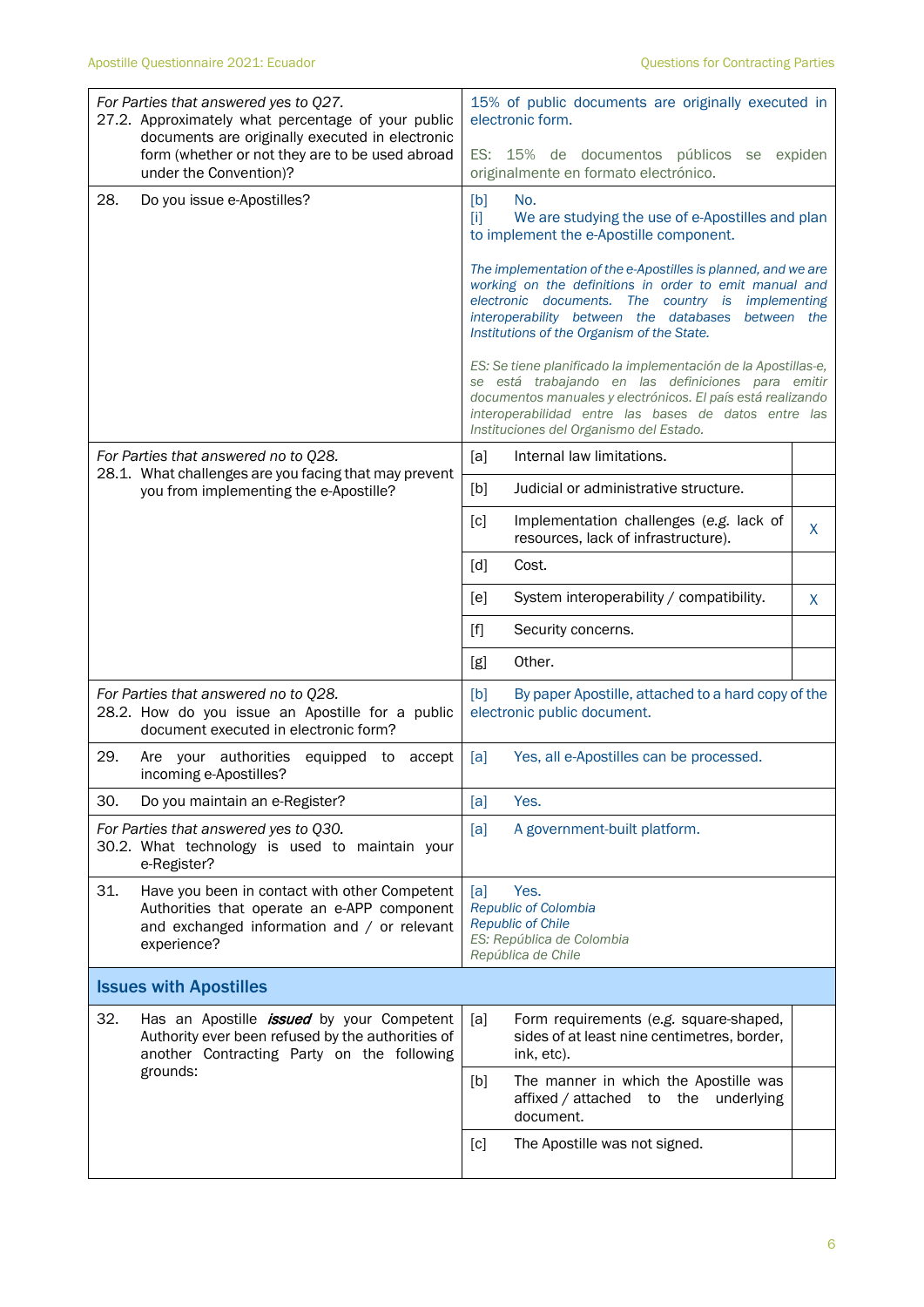|                                                                                                                                                                 | [d]<br>0f<br>the<br>standard<br>One<br>more<br>or<br>informational items were not filled in.               |    |
|-----------------------------------------------------------------------------------------------------------------------------------------------------------------|------------------------------------------------------------------------------------------------------------|----|
|                                                                                                                                                                 | [e]<br>The Apostille was in electronic form (an<br>e-Apostille).                                           |    |
|                                                                                                                                                                 | The underlying public document was in<br>$[f]$<br>electronic form.                                         |    |
|                                                                                                                                                                 | The underlying public document had<br>[g]<br>expired / was not issued within a certain<br>timeframe.       | X  |
|                                                                                                                                                                 | The underlying document was not a<br>[h]<br>public document under the law of the<br>destination.           |    |
|                                                                                                                                                                 | Other.<br>$[1]$                                                                                            |    |
|                                                                                                                                                                 | Unknown.<br>[j]                                                                                            |    |
|                                                                                                                                                                 | [k]<br>No / Not applicable.                                                                                |    |
| For Parties that answered other than "No" to Q32.<br>32.1. If an Apostille was rejected, what action did you                                                    | [a]<br>The Apostille was reissued.                                                                         | X. |
| take?                                                                                                                                                           | [b]<br>Contacted the receiving authority.                                                                  |    |
|                                                                                                                                                                 | Contacted the Competent Authority of the<br>[c]<br>place of destination.                                   |    |
|                                                                                                                                                                 | [d]<br>Contacted nearest diplomatic mission of<br>the place of destination.                                |    |
|                                                                                                                                                                 | Contacted<br>diplomatic<br>[e]<br>own<br>mission<br>accredited to the place of destination.                |    |
|                                                                                                                                                                 | Contacted the Permanent Bureau.<br>[f]                                                                     |    |
|                                                                                                                                                                 | No action taken.<br>[g]                                                                                    |    |
|                                                                                                                                                                 | Other.<br>[h]                                                                                              |    |
|                                                                                                                                                                 | Unknown.<br>$[1]$                                                                                          |    |
| 33.<br>Has your Competent Authority ever been<br>requested by external Competent Authorities to<br>certify or confirm your procedure for issuing<br>Apostilles? | No.<br>[b]                                                                                                 |    |
| 34.<br>Has an Apostille <i>received</i> by your authorities<br>ever been refused on the following grounds:                                                      | The issuing State was not a Contracting<br>[a]<br>Party to the Apostille Convention.                       |    |
|                                                                                                                                                                 | Form requirements (e.g. square-shaped,<br>[b]<br>sides of at least nine centimetres, border,<br>ink, etc). |    |
|                                                                                                                                                                 | The manner in which the Apostille was<br>[c]<br>affixed / attached<br>the<br>underlying<br>to<br>document. |    |
|                                                                                                                                                                 | [d]<br>The Apostille was not signed.                                                                       |    |
|                                                                                                                                                                 | of<br>One<br>the<br>standard<br>[e]<br>or<br>more<br>informational items were not filled in.               |    |